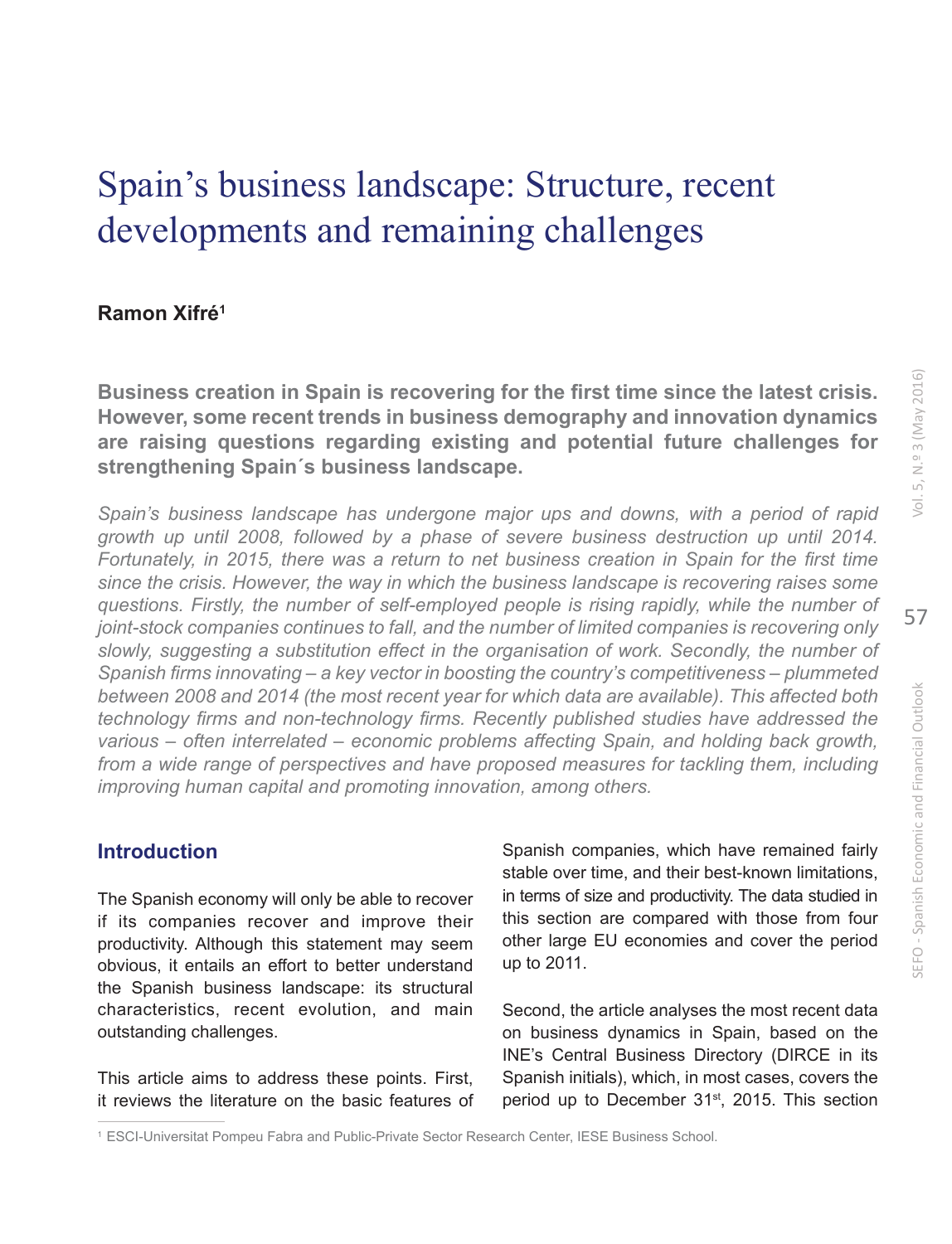pays particular attention to the dynamic behaviour of Spain's business demography, distinguishing between the legal nature of its businesses.

Third, this article takes a closer look at innovation activities (both technological and nontechnological), which are a key factor in raising businesses' competitiveness.

Finally, the article concludes with an assessment of the results and looks at some of the proposals recently made by various authors to strengthen Spain's business landscape.

# **Structural features of Spanish companies**

The main structural features of Spanish companies are well known, thanks to a number of recent studies (see, for example, Huerta Arribas and Salas, 2012; Instituto de la Empresa Familiar, 2013; Fundación BBVA-Ivie, 2014; Huerta Arribas and Salas, 2014; Fariñas and Huergo, 2015; Andrés and Doménech, 2015).

As Fariñas and Huergo (2015) point out, Spain's business landscape is dominated by micro-enterprises and differs from that of other neighbouring countries in that it has a smaller proportion of large companies. These authors, based on OECD data, give a breakdown of employment and value added in the economy by company size in 2011 for the five biggest EU economies (Table 1).

As the table shows, the size distribution of businesses in Spain is skewed towards the smallest companies. This combines with another

*Spain´s productivity shortfall can in part be explained by its business landscape being skewed towards the smallest companies, which are generally less productive relative to similarly sized firms in neighbouring countries.*

important fact, namely the lower productivity of smaller Spanish companies when compared to similarly sized firms in other countries. In conjunction, these two factors explain a large part of the difference between the Spanish economy's productivity and that of neighbouring economies.

Using OECD data for 2011, Fariñas and Huergo (2015) find labour productivity in Spanish companies with fewer than 50 employees to be lower than in the five largest EU economies

Table 1

#### **Distribution of employment and value added by size (2011 or latest year for which data available, as percentage)**

|                | Employment |       |                  |       | Value-added |       |                  |       |
|----------------|------------|-------|------------------|-------|-------------|-------|------------------|-------|
|                | Micro      | Small | Medium-<br>sized | Large | Micro       | Small | Medium-<br>sized | Large |
| Germany        | 19.5       | 24.4  | 19.6             | 36.5  | 16.5        | 20.5  | 19.3             | 43.7  |
| United Kingdom | 19.8       | 20.7  | 16.4             | 43.2  | 21.7        | 17.2  | 17.9             | 43.2  |
| France         | 31.8       | 18.5  | 16.6             | 33.1  | 29.8        | 16.4  | 16.1             | 37.7  |
| Italy          | 48.5       | 20.8  | 12.5             | 18.1  | 32.5        | 21.0  | 17.5             | 29.0  |
| Spain          | 41.5       | 21.6  | 13.4             | 23.4  | 28.3        | 21.4  | 17.7             | 32.6  |

*Notes: Micro-enterprise: 1-9 employees; small: 10-49 employees; medium: 50 to 249 employees; large: over 250 employees.*

*Source: Fariñas and Huergo (2015) based on OECD data.*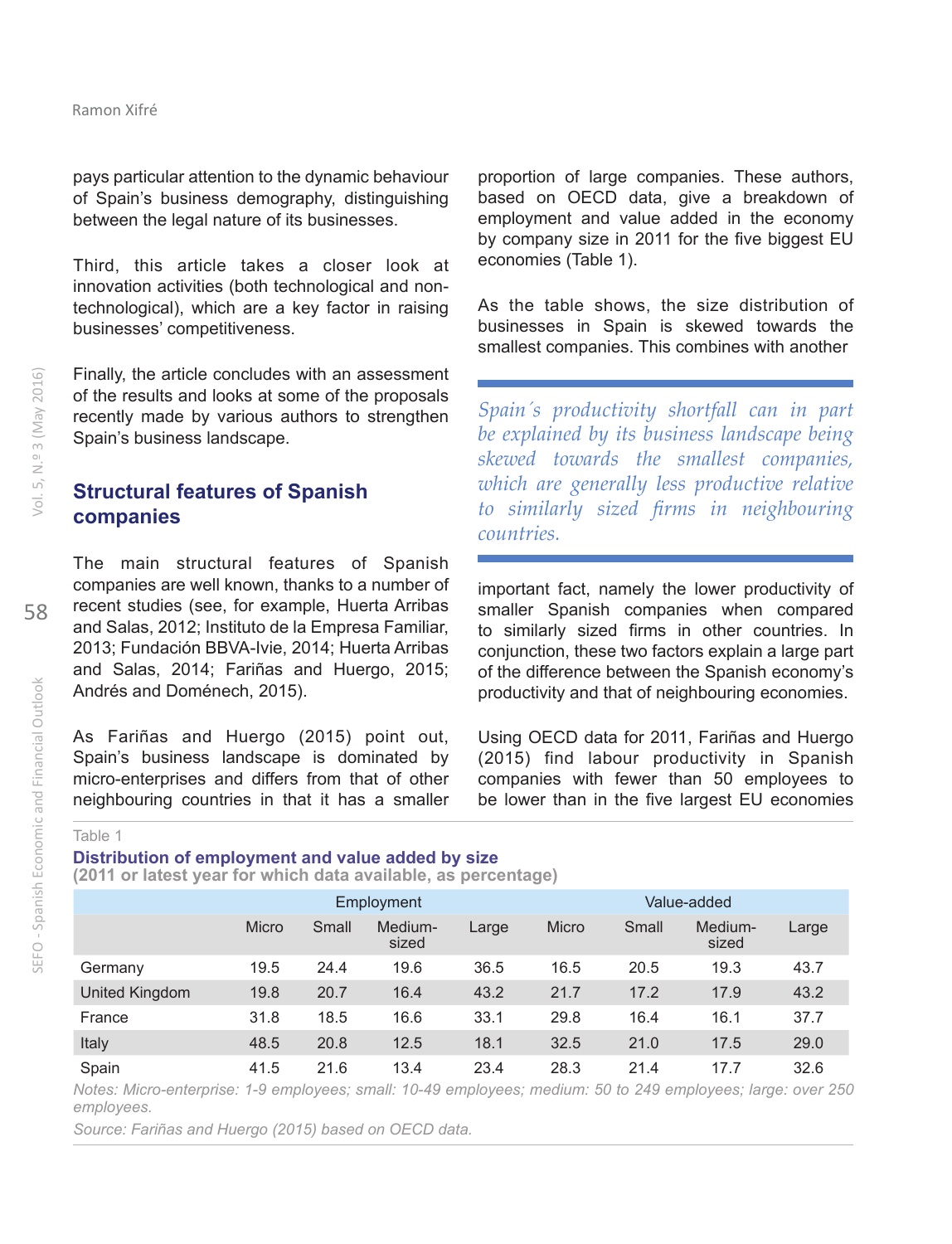

(Exhibit 1). Using OECD data for 2010, Andrés and Doménech (2015) confirm small Spanish firms' productivity gap qualitatively in both manufacturing and services.

The significance of company size for the economy's competitiveness is an established fact, as highlighted by the studies mentioned above. Larger companies are better situated to take on key activities to improve their products, processes, and devote more resources to them. This enables them to raise their competitiveness by investing in innovation and participating in internationalisation processes. Relatively large companies also tend to have access to bank finance on better terms and are better able to tap credit markets in general. They often have departments specialising in managing some of the legal requirements associated with business activity (Instituto de la Empresa Familiar, 2013).

However, it is worth noting, as Huerta Arribas and Salas (2012 and 2014) point out, that the causal relationship between company size and productivity is complex and it cannot simply be assumed that increasing company size will

improve productivity. After analysing the wealth of literature on the subject in Spain and elsewhere,

*While it is generally accepted that larger company size boosts an economy´s competitiveness, there are other fundamental factors that play an important part.*

they suggest that it is more plausible that there are fundamental factors determining both company size and productivity and competitiveness. They point to the role that "the endowment of human capital, professional standards of company management, and implementation of good practices encouraging more decentralised company operation" can play an important part (Huerta Arribas and Salas, 2014).

## **Recent developments in Spain's business demography**

2008 was a clear turning point in the recent evolution of Spain's business demography. In the period prior to the outbreak of the economic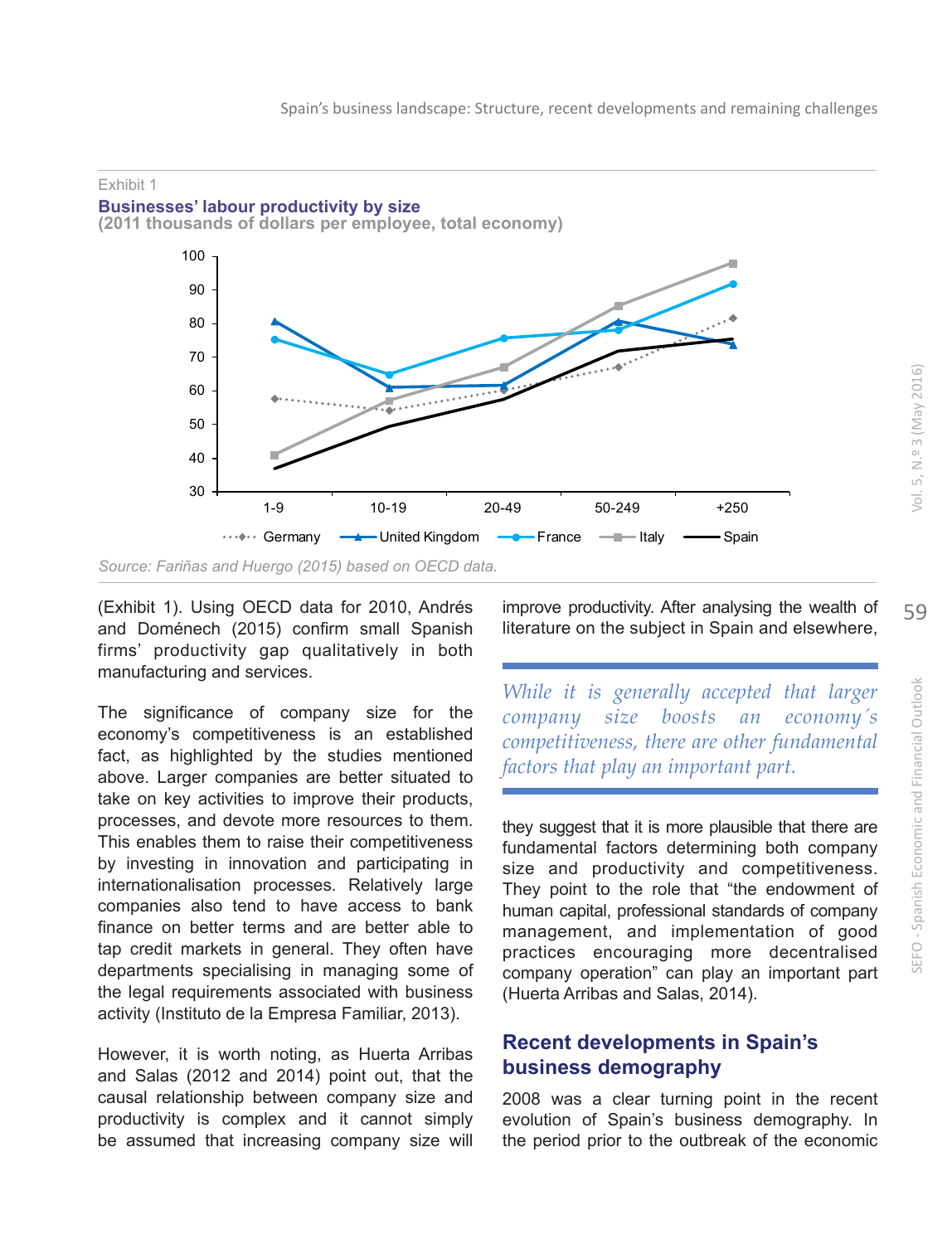

crisis, new business formation, understood broadly to include self-employed as well as all kinds of legal persons (joint-stock companies, limited companies and other types of companies) exceeded closures by a wide margin. The data for the analysis in this section come mainly from the Central Business Directory (DIRCE) maintained by the National Statistics Institute (INE) and refer to December 31<sup>st</sup> of each year.

Between 1999 and 2008, an average of around 100,000 businesses (94,386) a year were created (net). Growth was particularly strong in 2007, with the creation of over 160,000 businesses, and in 2004 − 2006 net new business registrations exceeded 120,000 a year (Exhibit 2).

*Spain´s new wave of business creation between 1999-2007 was largely due to the construction boom.*

As the study by the Instituto de la Empresa Familiar highlights, this wave of new business creation was largely due to the boom in the

construction industry, which accounted for 42% of new registrations between 1999 and 2007 (Instituto de la Empresa Familiar, 2013).

They dynamics of business creation began to change in Spain in 2009, with net business contraction just under 60,000 businesses (57,509) a year until 2014. As can be seen from Exhibit 2, the pattern changed again in 2015, the first year in which there was a net positive business registration rate (70,054) since the crisis, reflecting a slight recovery in Spain's business landscape.

However, the recovery was atypical in historical terms on account of the composition of the businesses created. Exhibit 3 shows the net business registration figures broken down by legal nature.

*Empirical data suggest business recovery could in part be being sustained by a process of substitution where self-employed persons replace companies.*

As can be seen, most of the net business registrations in 2015 (75%) were self-employed

60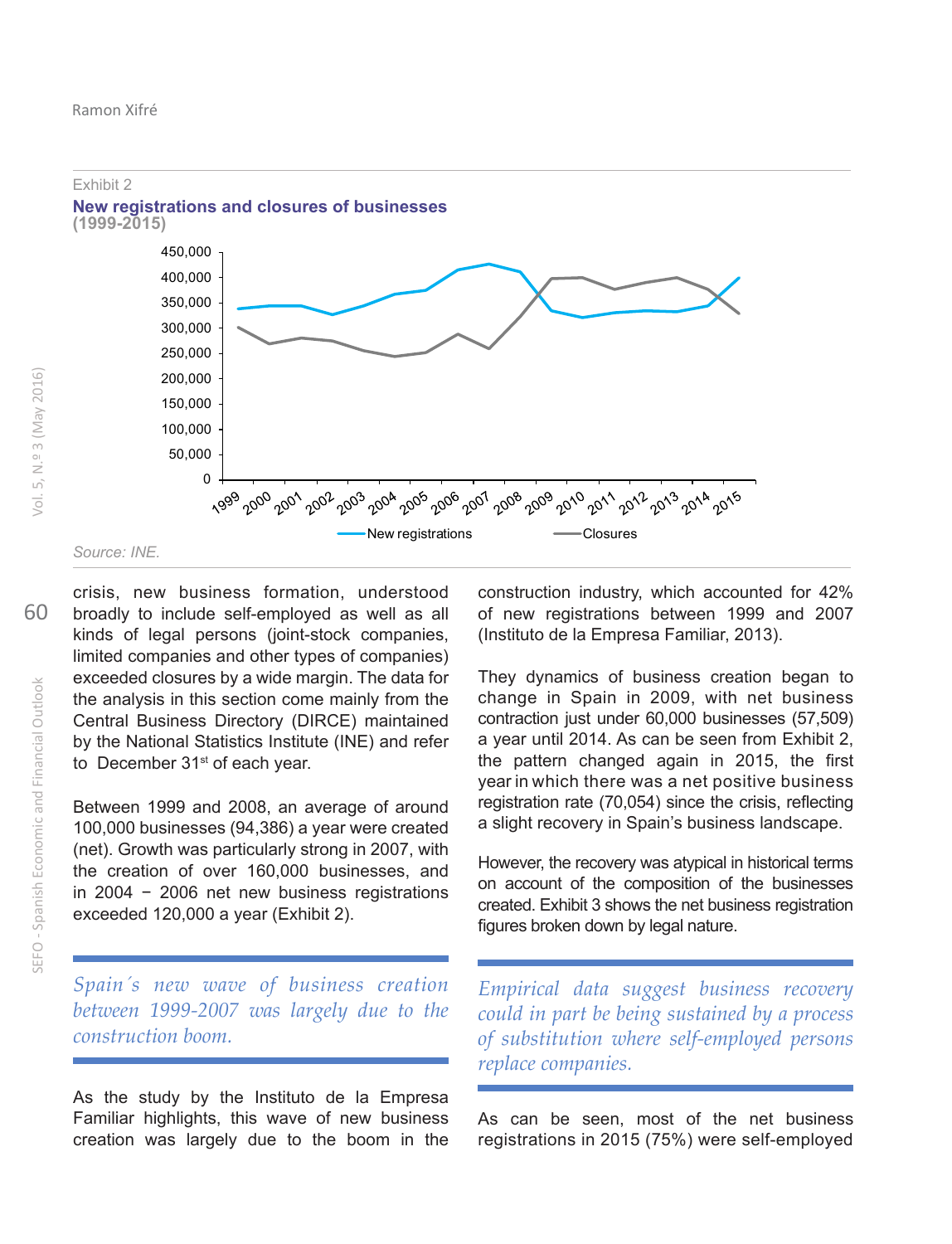



persons. This represents a difference from the trend prior to 2008, when limited companies made up the largest share of new businesses. In the absence of more information and trend analysis, the data suggest that the business recovery could in part be being sustained by a process

of substitution of legal nature, in which selfemployed persons replace legal persons (limited companies, in particular).

Taking into account the absolute number of businesses registered as active in the DIRCE,



Vol. 5, N.º 3 (May 2016)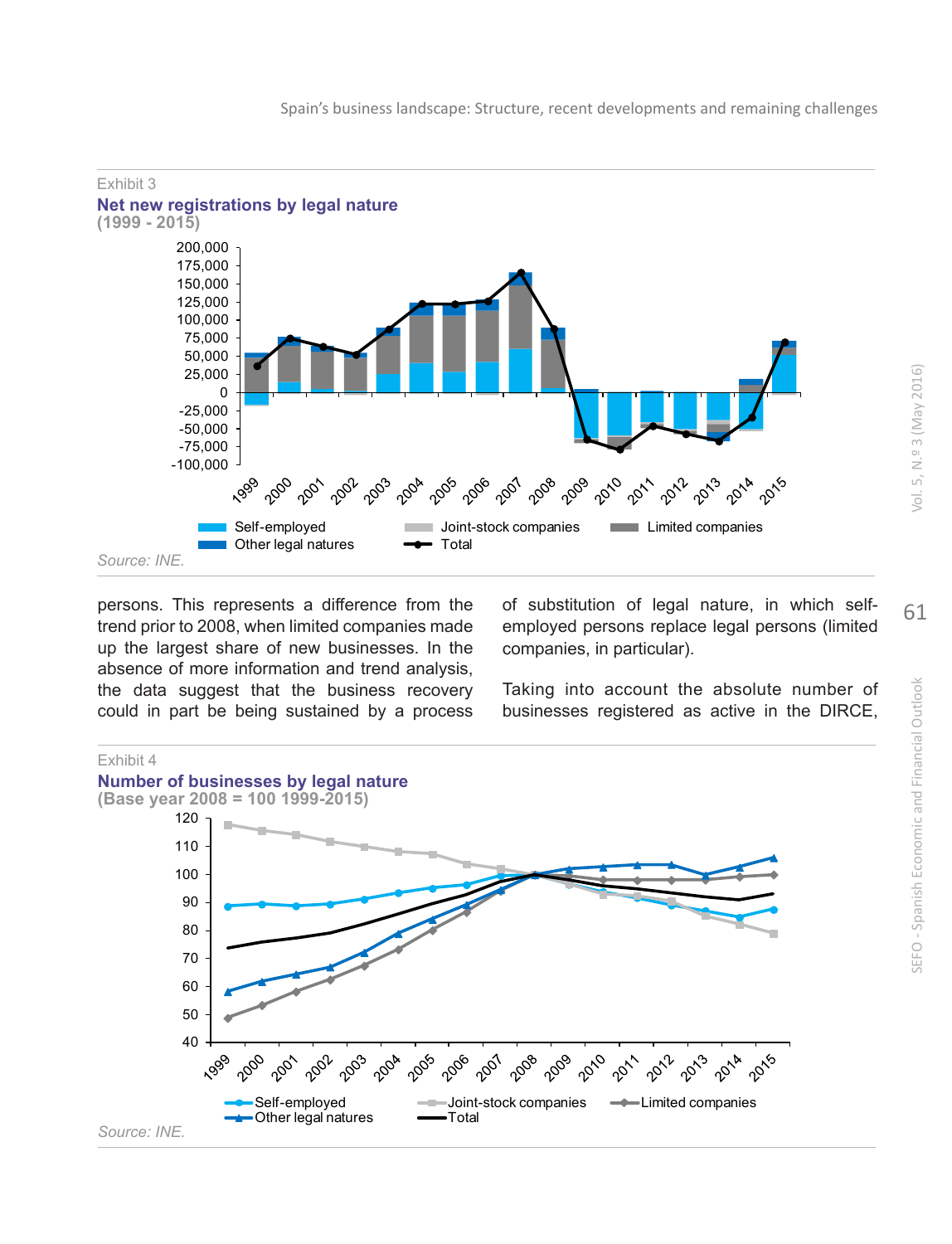Exhibit 4 shows the number of businesses of each legal type, standardising the value of each series based on the value in 2008.

As can be seen, the number of joint-stock companies declined continuously between 1999 and 2015, and 2008 did not seem to have any additional impact on this trend. As a result, the number of joint-stock companies active in 2015 is 20% less than in 2008. In the case of limited companies, growth in net terms in 2014 and 2015 compensated for the drop in the years 2009 to 2013, with a similar total number of businesses active as in 2008. In the case of self-employed persons, the large increase in 2015 has not totally compensated for the losses experienced between 2008 and 2014. As a result, in 2015, the number of people registered as self-employed was still less than 90% of that in 2008. The business types on a clear upward trend since 2008 are the other types of legal natures (mainly corporate partnerships, partnerships, joint ownership, autonomous agencies, although no disaggregation is possible).

### **Demography of business innovation**

To complete this overview of business trends in Spain, this section presents the most recent data

available (from 2014) on Spanish businesses that carry out some form of innovation activity, drawn from the INE Innovation Survey.

Exhibit 5a shows the number of Spanish businesses undertaking technological innovation activities in any year during the period 2008- 2014. Exhibit 5b shows a breakdown of the number of businesses in four categories obtained by crossing-referencing two dimensions: the business' main activity (manufacturing industry or services) and its size (whether it has more than 250 employees or not) and it shows the number of businesses in each year relative to that in 2008.

Exhibits 6a and 6b present analogous information for Spanish businesses that have conducted nontechnological innovation activities.

As can be seen, there has been a significant decline in the number of Spanish businesses carrying out innovation activities between 2008 and 2014, the drop being bigger in the case of technological innovation. Just 44% of companies that were technologically innovative in 2008 continued to be so in 2014, while in the case of

SEFO - Spanish Economic and Financial Outlook



#### **Businesses undertaking technological innovation activities in Spain**



*Source: INE.*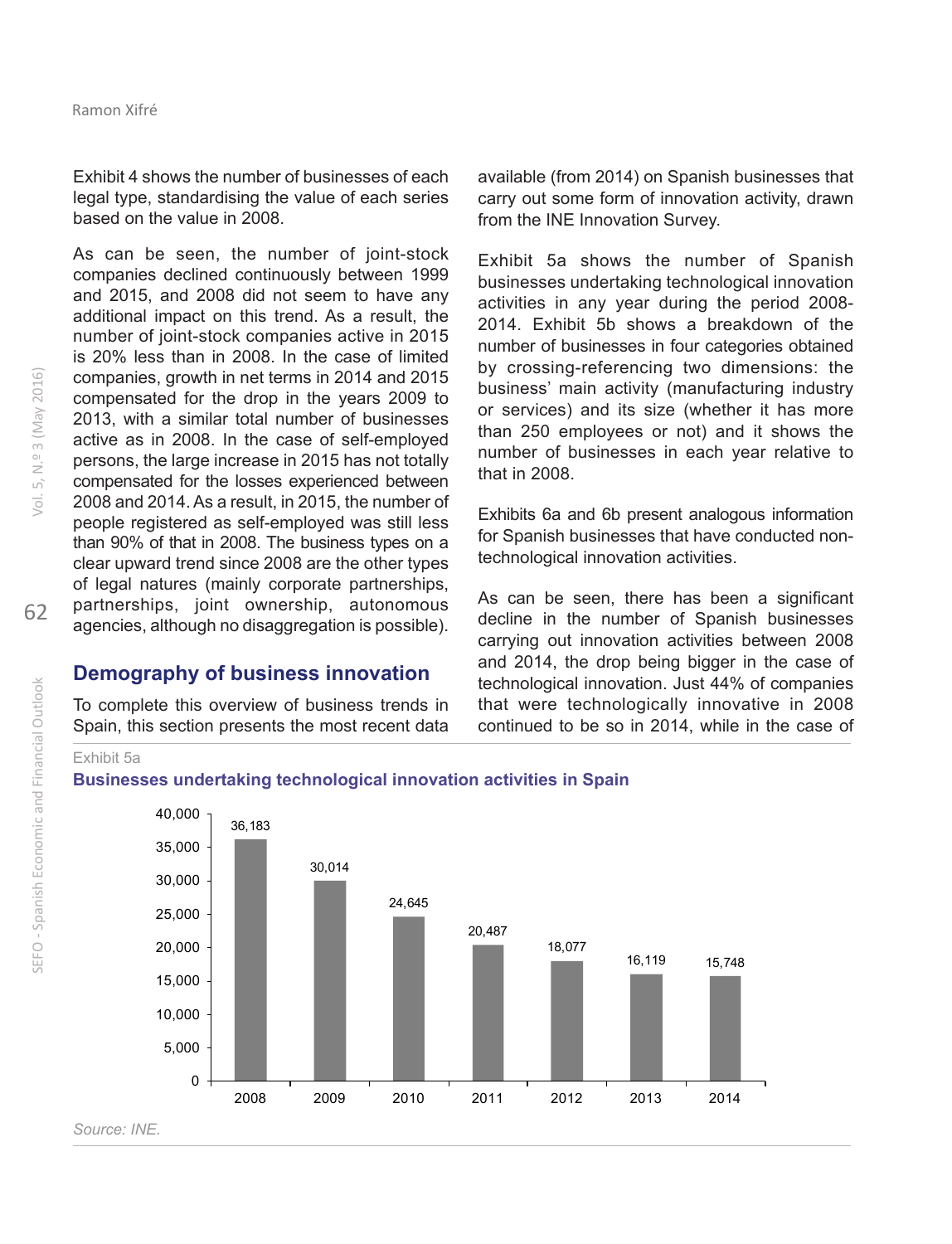

*Source: INE.*

non-technological innovation, the figure is almost 60% of the initial value.

This slump in business innovation activity manifests itself differently according to the business profile.In general, the reduction affects small businesses (fewer than 250 employees) much more than larger ones. Indeed, for large companies, regardless of the type of innovation (technological or non-technological) and their main sector of

Exhibit 6a

#### **Businesses undertaking non-technological innovation activities in Spain**

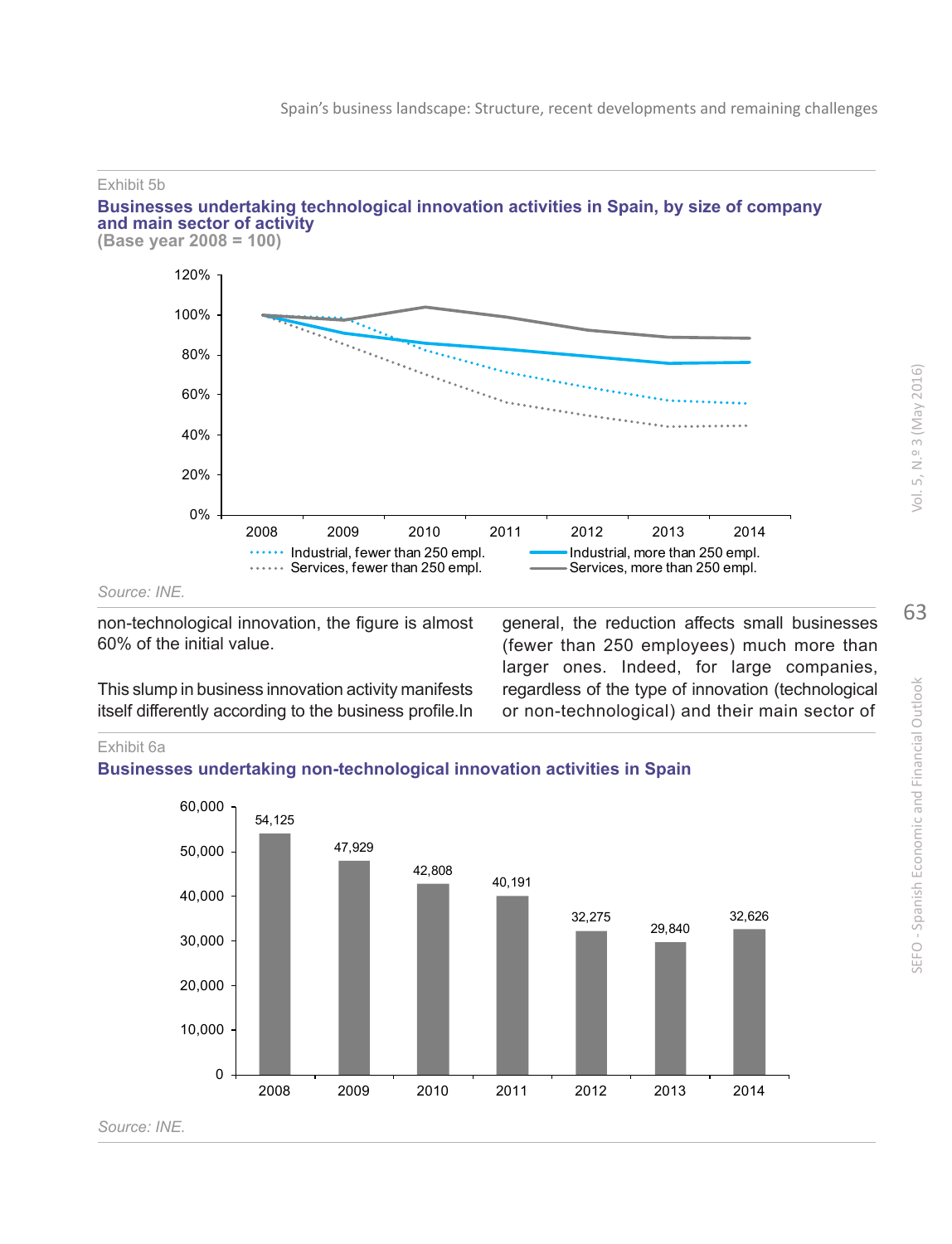**Businesses undertaking non-technological innovation activities in Spain, by size of company and main sector of activity (Base year 2008 = 100)**



business (industry or services), the number of companies undertaking innovation activities in 2014 was more than 80% of the 2008 figure.

*There has been a significant decline in the number of Spanish businesses´ innovation activities, with small businesses more affected than larger ones.*

Conversely, businesses with fewer than 250 employees suffered a very sharp drop in innovation, particularly in the case of technological innovation (and this was especially severe in the services sector, where the level of innovation activity in 2014 was just 40% of that in 2008) and in that of non-technological innovation in industry.

### **Conclusion and remaining challenges**

Spain is putting the worst years of the crisis behind it. This is reflected in the main macroeconomic indicators and in key microeconomic variables, such as those relating to business demography and dynamics. Whereas, in net terms, Spain experienced business destruction between 2009 and 2014, in 2015, there was a return to net growth, as had been the case in the years prior to the crisis.

However, the way in which the business landscape is recovering leaves some questions unanswered.

First, the recovery in the number of businesses in 2015 has mainly been driven by the sharp rise in the number of people becoming self-employed, and this suggests that job contracts are being replaced by business relationships between companies and self-employed people. There is insufficient data to evaluate this trend, but if it becomes established, it will require more analysis to understand its consequences.

Second, the economic recovery does not generally seem to be based – with some exceptions – on the acquisition and application of knowledge